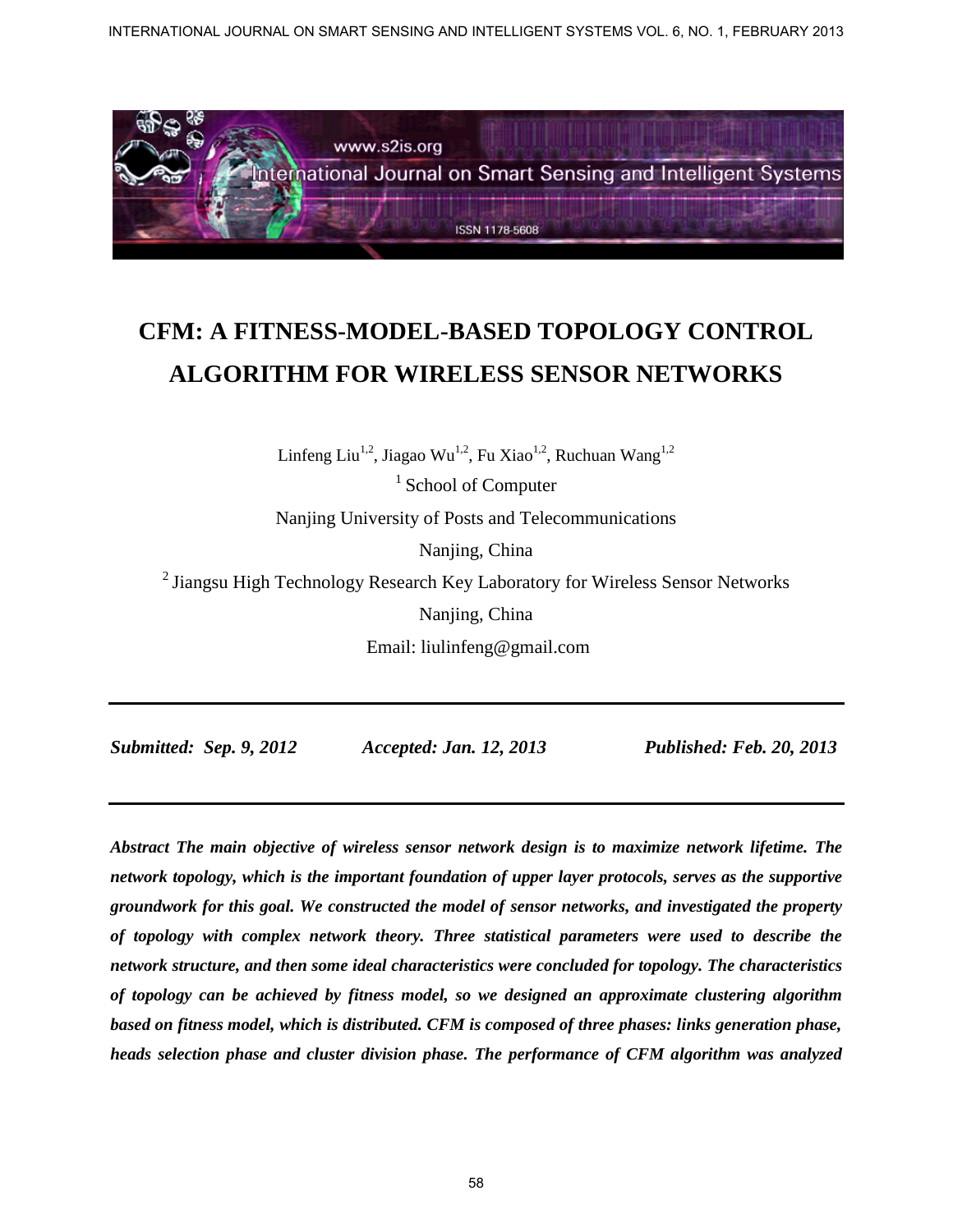*through simulation experiments, which indicated a well-constructed topology and effectively prolonged network lifetime.* 

**Index terms: Wireless sensor networks, topology control, fitness model, cluster-heads selection.** 

#### I. INTRODUCTION

Randomly distributed in the observed field and its vicinity, large numbers of sensors cooperate with one another through self-organized telecommunication, with wireless sensor networks (WSN) [1,2,3] making up. Data gathered by sensors are routed hop-by-hop to the sink, thus achieving the goal of observing and controlling the external physical world. Compared to traditional ad-hoc networks, the WSN is mostly intended for inhospitable environments, where persistent and continuous energy supply is lacking. Therefore, the main objective of WSN design is to prolong network lifetime by balanced and effective energy consumption. In the literature, WSN lifetime [4] has often been defined as the time for the first node to die in the course of routing due to battery exhaustion. Network topology, as the important foundation of upper layer protocols, not only improves the performance of routing protocols and MAC protocols, which is the main objective of WSN, but also serves as the supportive groundwork for implementation techniques in synchronization, data aggregation and object localization. Hierarchical topology control [5,6,7] is suitable for the management of large scale WSN. Because of pointless energy consumption by idle sensors in the network, clustering mechanisms are devised to maintain a network backbone for processing, forwarding data packets as well as shutting down the communication module of idle, non-backbone nodes so as to save energy.

This paper applies complex theory to describe the statistical characteristic of WSNs firstly, and the ideal topology formation is studied according to these statistical characteristics. Finally, fitness model is used to generate the topology. The remainder of this paper is organized as follows: Section II describes the WSN model and defines some concepts; Section III proposes an approximate topology control algorithm CFM (Clustering algorithm based on Fitness Model); Section IV provides the CFM analysis from the aspects of time complexity, energy consumption and ideal lifetime; Section V discusses the performance evaluation of CFM; and Section VI provides the conclusions.

59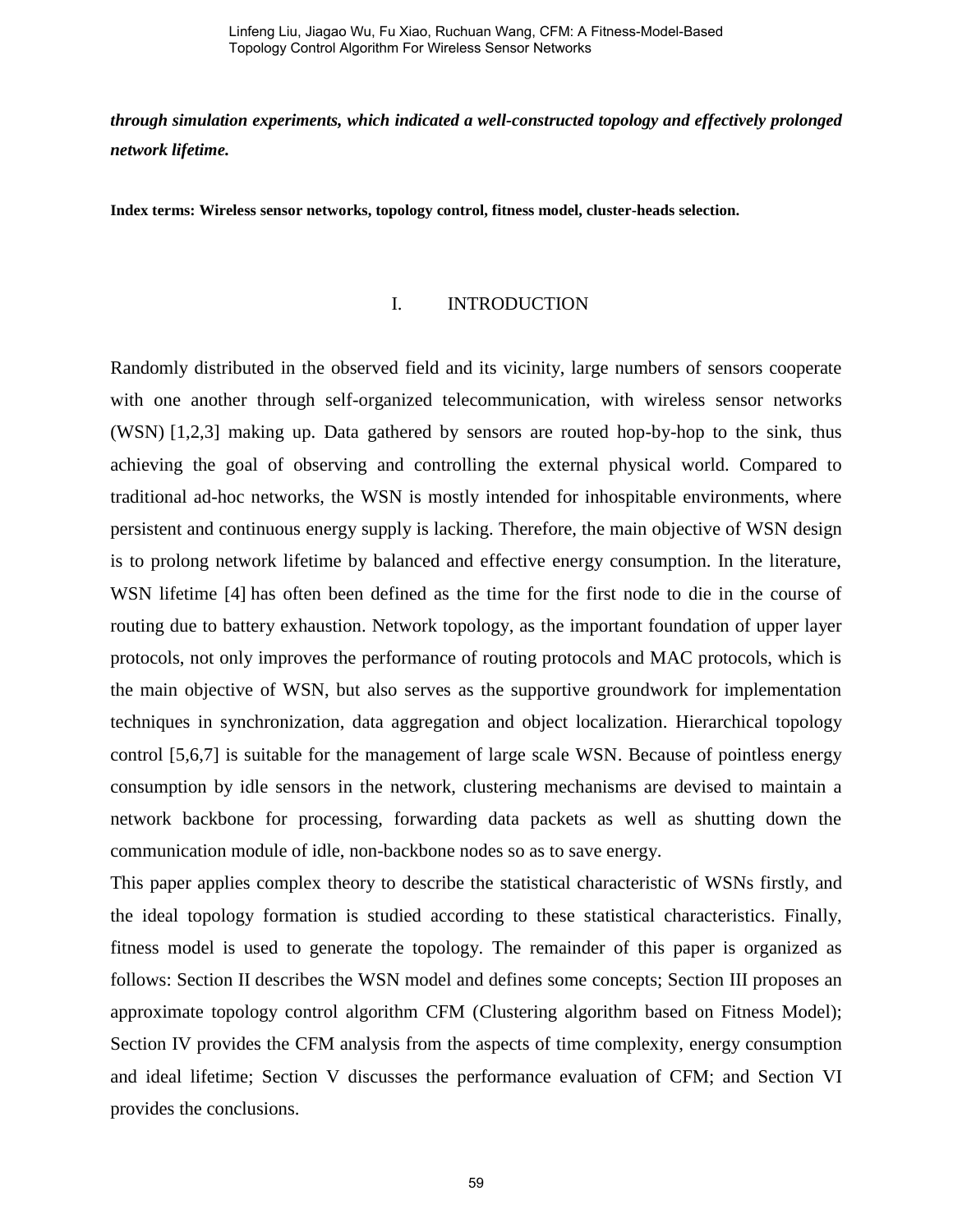#### II. NETWORK MODEL

#### *A. Model Description*

WSN topology is denoted as an undirected graph *G*(*V*,*E*) in a two-dimensional plane, where *V* and *E* denote the set of sensors and links, respectively.  $E \subseteq V \times V$ ,  $|V|=N$ ,  $|E|=M$ . For any node *i*  $\in V$ , the current energy level is  $e(i)$ . All nodes have the same maximum transmitting power level *p*<sub>*max</sub>*. When nodes are transmitting at  $p_{max}$ , they can cover a circular area of radius  $r_{max}$ .  $G(V,E)$  is</sub> partitioned into *k* clusters  $C_1$ ,  $C_2$ ,...,  $C_k$ , where the cluster set  $C = \bigcup C_i$ . The cluster-head of  $C_i$  is denoted by  $c_i$ . To simplify the analysis and description of our model, we present the following assumptions: INTERNATIONAL JOURNAL ON SIANT SENSING AND INTELLIGENT SYSTEMS VOL. 6, NO. 1, FEBRUARY 2013<br>
I.E. NEWELD DESCription<br>
WSN Orpology is denoted as an undirected graph  $G(U,L)$  in a two-dimensional plane, where  $V$ <br>
was repres

*Assumption* **1.** Each node is aware of its location as well as its neighbors;

*Assumption* **2.** The ordinary node can only communicate with the cluster-head to which it belongs, and the cluster-head can only communicate with the neighboring cluster-heads or the ordinary nodes in its own cluster;

*Assumption 3.* the cost function of link  $(i,j)$  is  $w_{ij} = \omega d(i,j)^\alpha (2 \leq \alpha \leq 6)$ .

#### *B Statistical parameters*

Assuming uniform distribution of nodes, for any node *i*, the expectation distance (when  $\theta=1$ ) between *i* and its neighbors is expressed as

$$
u(\theta) = \frac{4}{\pi r^2} \int_{0}^{r} \int_{0}^{\sqrt{r^2 - x^2}} (x^2 + y^2) dy dx
$$
 (1)

where  $r = [(*k*>+1)A/\pi N]^2$ , three statistical parameters are defined as follows.

#### **1) Average path cost** *T*

Average path cost *T* is defined as the average distance between any two nodes.

$$
T = 2 \sum_{i \ge j} t(i, j) / N(N-1)
$$
  
=2u(\alpha) \sum\_{i \ge j} hop(i, j) / N(N-1)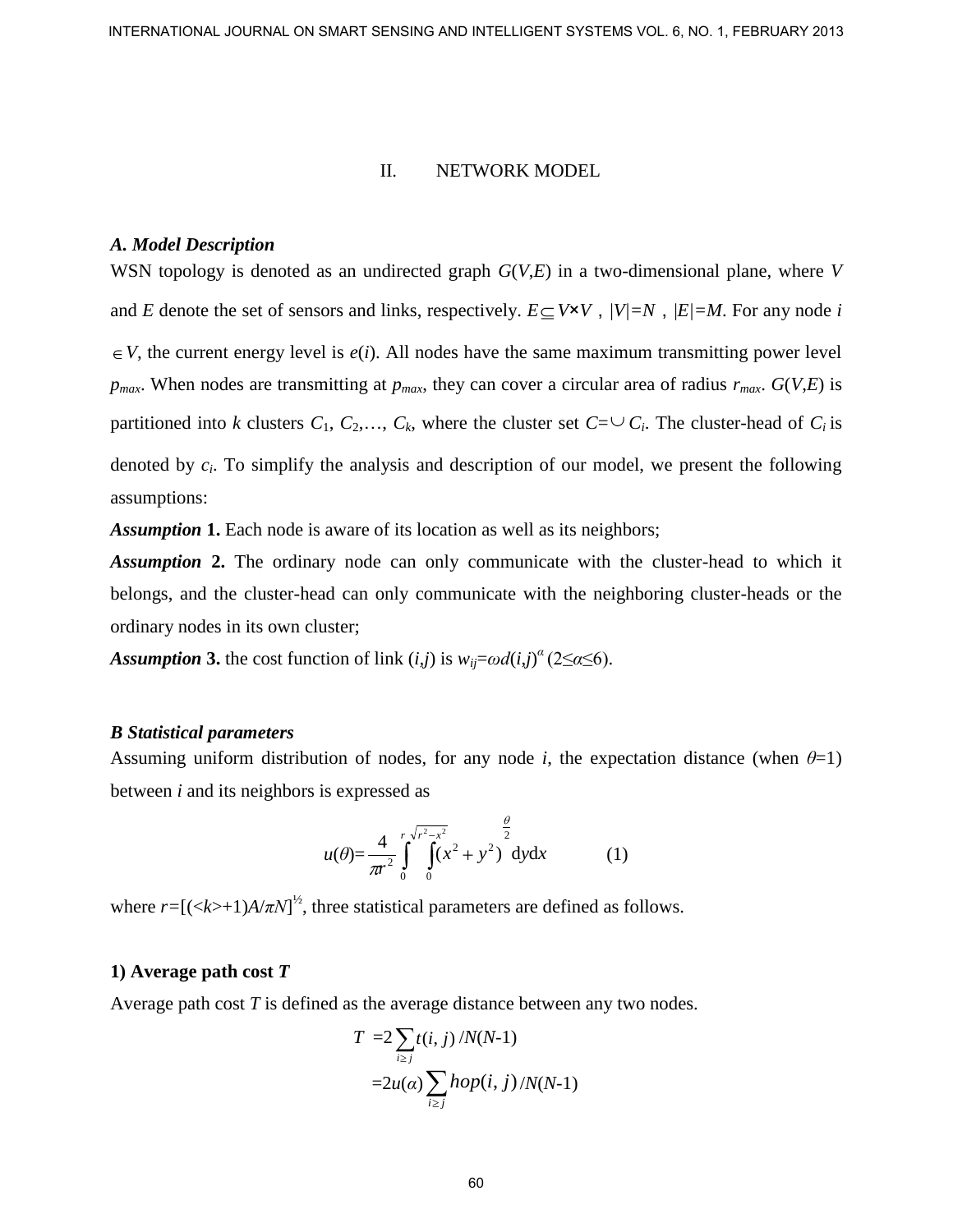$$
=u(\alpha)L
$$
 (2)

where  $t(i,j)=u(\alpha)hop(i,j), L=2$  $i \geq j$  $hop(i, j) / N(N-1)$ , and  $hop(i, j)$  is the minimum hops in the path

between *i* and *j*.

#### **2)** Average node degree  $\langle k \rangle$  and distribution  $P(k)$

In order to avoid high node degree causing heavy signal interference,  $P(k)$  must satisfy  $P(k) > P(k+1)$ , and we consider  $P(k)$  with power law distribution  $P(k) \propto k^{\gamma}$ .  $\langle k \rangle$  can be defined as

$$
\langle k \rangle = \sum_{i \in V} degree(i) / N \tag{3}
$$

#### **3) Clustering coefficient** *C*

*C* is computed as Expression (4)

$$
C=2\sum_{i\in V}E_i/\langle k\rangle(\langle k\rangle-1)\qquad \qquad (4)
$$

where  $E_i$  is the number of links among the neighbors of node *i*. For any link  $(i,j)$ , suppose  $(i,j)$ belongs to *∆*(*i*,*j*) triangles, it is obvious that *i V*  $E_i$  =  $\sum_{i \ge j}$  $(i, j)$ .

*Theorem* **1.** *C* is proportional to  $\langle k \rangle$  approximately.

*Proof*: In Figure 1, nodes  $h_u$  and  $f_v$  denote the opposite ends of nodes *i* and *j* respectively. The probability of node *p* becoming the opposite ends of nodes *i* and *j* simultaneously is  $P(i,j)$ , and

$$
P(i,j) = \left(\frac{C_{N-3}^{(k>-2)}}{C_{N-2}^{(k)-1}}\right)^2 = \left(\frac{2(k-1)}{N-2}\right)^2.
$$
 Therefore, mathematical expectation of  $\Delta(i,j)$   $\mathbf{E}(\Delta(i,j))=(N-1)$ 

 $2)P(i,j)=(<\!\!k>1$ )<sup>2</sup>/(N-2), and C can be rewritten as

$$
C = 2 \sum_{i \in V} E_i / \langle k \rangle (\langle k \rangle - 1)
$$
  
= 2 \sum\_{i \ge j} \Delta(i, j) / \langle k \rangle (\langle k \rangle - 1)  
= 2ME(\Delta(i, j)) / \langle k \rangle (\langle k \rangle - 1)  
= 2 \left[ \frac{N \langle k \rangle}{2} \right] (\langle k \rangle - 1)^2 / (N - 2) \langle k \rangle (\langle k \rangle - 1)  
\approx N \langle k \rangle / (N - 2) \qquad (5)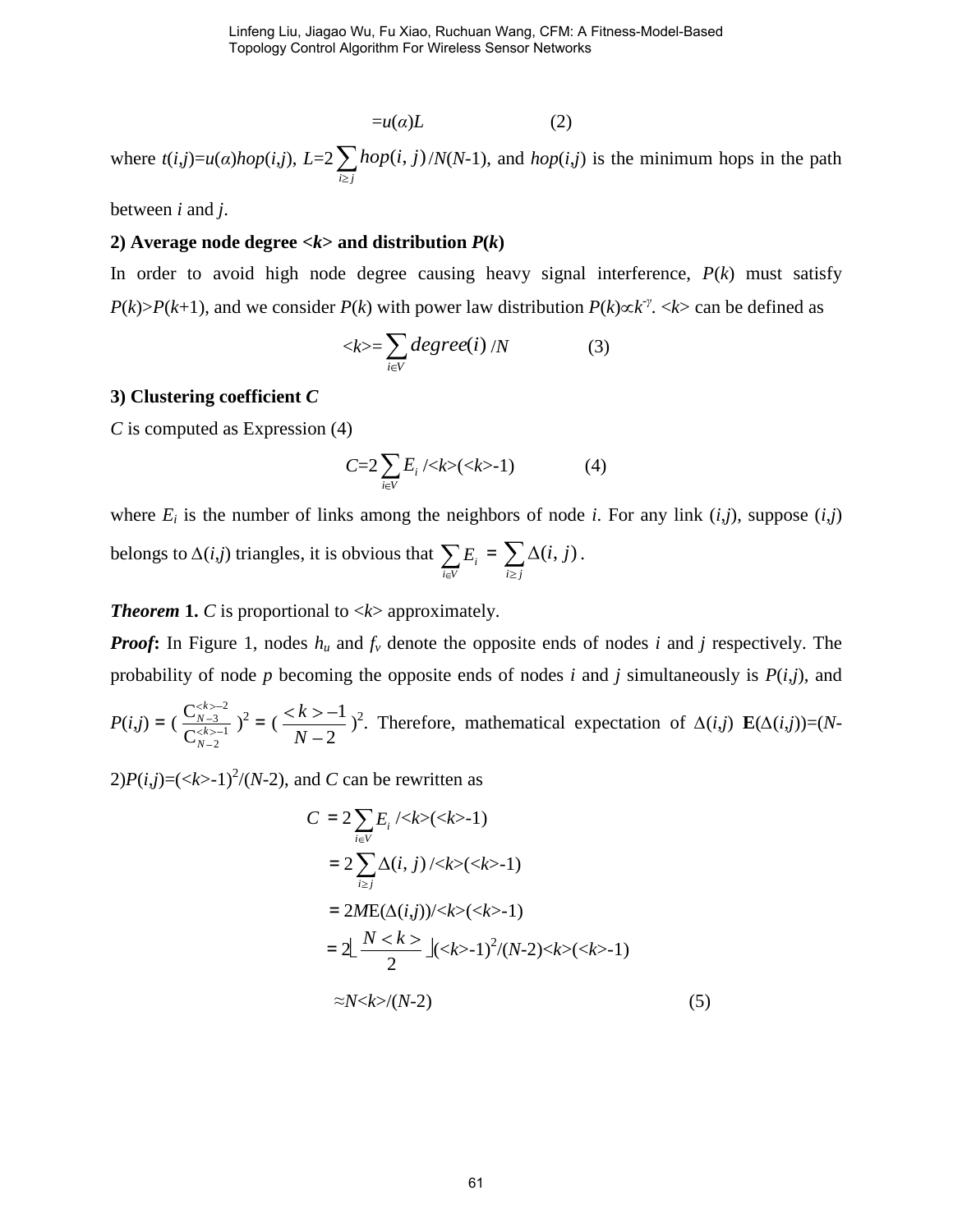

Figure 1. Node connection diagram

# *C Topology objectives*

By Ref. [8] and the definitions of statistical parameters, some conclusions can be drawn as follows:

(1) **Network capacity**. The minimum distance between senders and receivers which are out of signal interference is denoted as  $Range=u(1)(1+\Delta)$ , then the throughput of single node  $\varphi$  must

satisfy  $\varphi \leq \frac{10}{\pi \Delta^2}$ 16 (1) *AW NLu* , where *W* indicates the largest data transfer rate. Therefore, the reduction of

 $\langle k \rangle$  will enlarge the network capacity, namely, clustering coefficient *C* is inversely proportional to the network capacity.

(2) **Energy consumption**. The average energy consumption of paths is expressed as  $\omega u(1)^{\alpha-1}L$ , so the reduction of *C* or *L* will give rise to the decrease of energy consumption.

(3) **Communication interference**. The interference triggered by a single communication path can be defined as  $L \lt k > \ln(1)$ , hence the reduction of *C* or *L* will alleviate the communication interference between nodes.

In brief, the decrease of *C* and *L* will lead to the increase of network capacity, the reduction of energy consumption, and the improvement of communication interference. As a result, the topology control objectives of WSN can be presented as

*Objective* 1. Topology is fully connected, and the links are bidirectional;

*Objective* 2. For any  $k$ ,  $P(k) > P(k+1)$ ;

*Objective* **3.** Min *C*;

*Objective* **4.** Min *T*;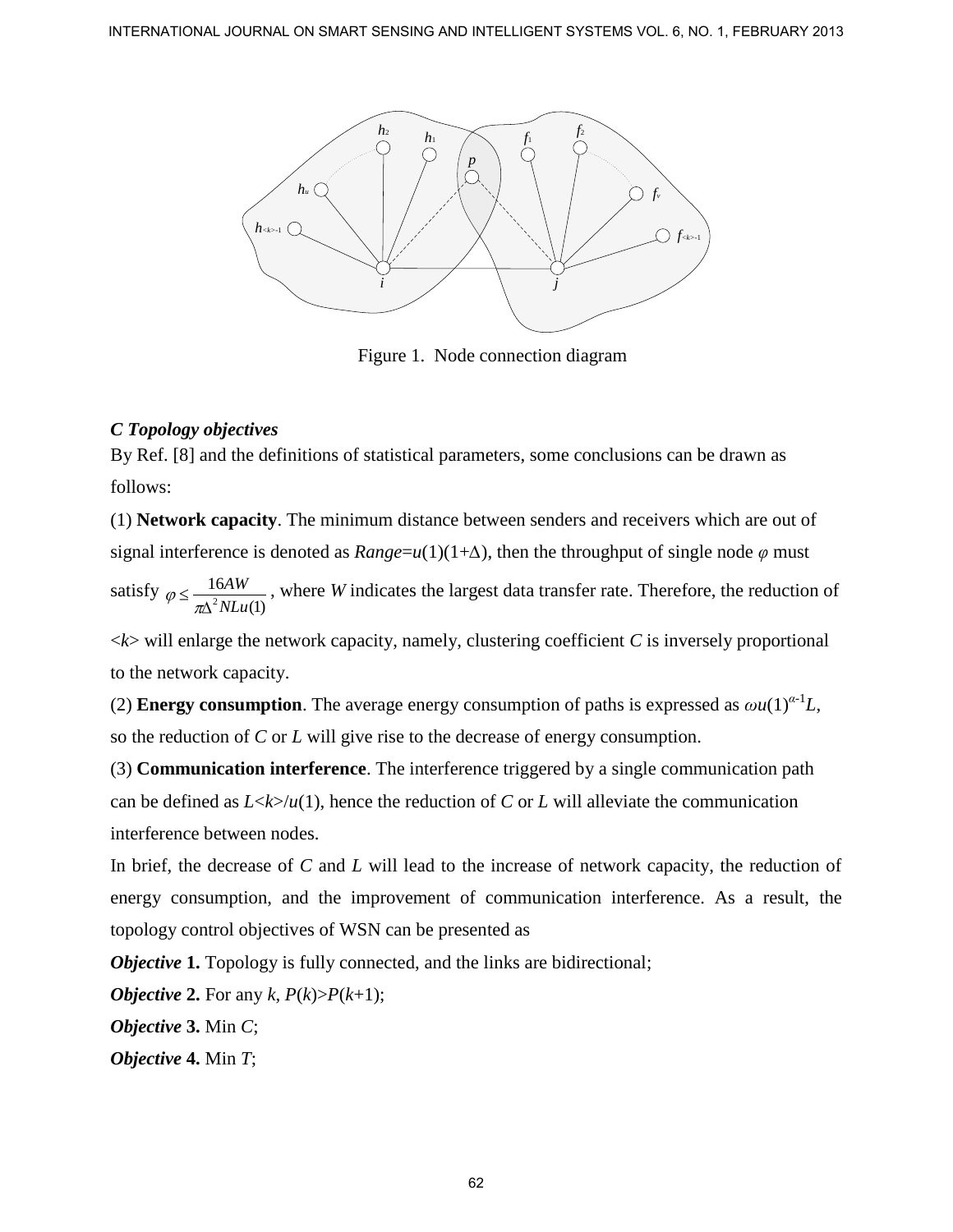#### III. ALGORITHM

Fitness model [9,10,11] was proposed by Bianconi and Barabási in 2001 [12]. Firstly, the constructing process of a fitness network is given as follows,

(1) **Increase**. Suppose the process begins with the network with  $m_0$  nodes. At every round, a new node will be introduced to connect with *m* nodes in network, and the fitness of nodes obeys the probability distribution *ρ*(*η*).

(2) **Priority connection**. The connection probability between the new node and the existing node

*i* is denoted as  $\Pi_i$ , one has  $\Pi_i =$ *j j j*  $i^{\prime \prime}$ *i k*  $\frac{k_i}{l}$ , where  $k_i$  is degree of node *i*.

In this paper, we put forward an approximate topology control algorithm CFM (Clustering algorithm based on Fitness Model), which is composed of three phases: LGP (Links Generation Phase), HSP (Heads Selection Phase), and CDP (Cluster Division Phase). In LGP, nodes join the network according to fitness model; In HSP, the nodes with higher degrees will have the priority to becoming cluster-heads; In CDP, every ordinary node belongs to proper cluster-head, respectively. To facilitate the description of CFM algorithm, some definitions are given firstly,

*Definition* **1.** Links symmetry. For any link  $(i,j)$ , there must be  $(j,i)$ .

*Definition* **2.** Coverage area. For any nodes set *S*, whose coverage area is defined as

cover(*S*)={  $\cup$  neighbor set (*i*)| *i*  $\in$  *S* }, where neighbor set (*i*)={*j*| *d*(*i*,*j*)≤*r*<sub>*max*</sub>}.

*Definition* 3. Reachability in clusters. If in cluster  $C_i$ , for any  $l \in V_i$ , there is  $d(l,c_i) \le r_{max}$ , then  $C_i$ has reachability.

*Definition* **4.** Connectivity between cluster-heads. For any *i*,*j*≤*k*, there must be paths such as (*c<sup>i</sup>* ,  $c_l, \ldots, c_l, c_j$  between  $c_i$  and  $c_j$ .

The following are the description of the CFM algorithm: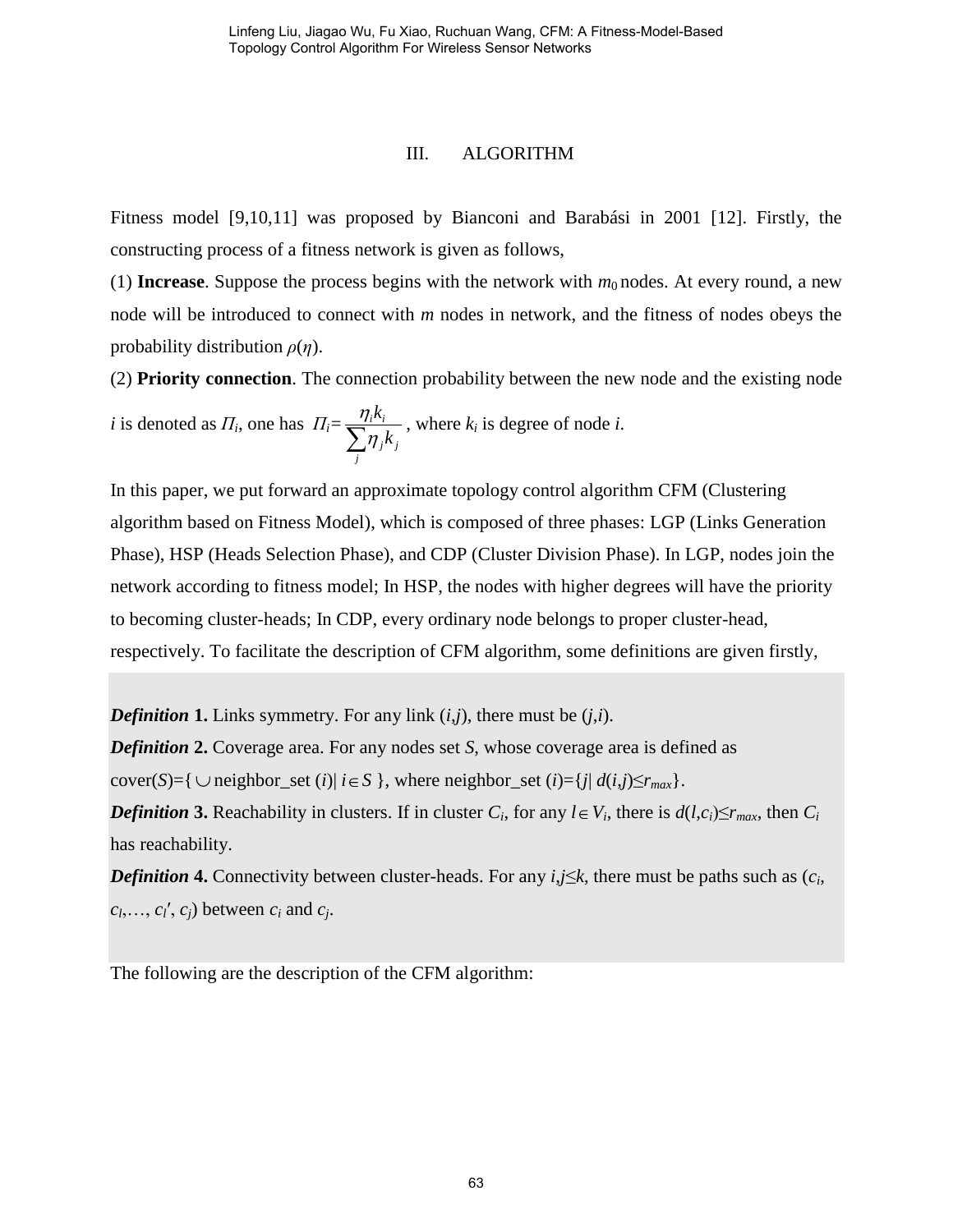#### *A LGP*

There are two kinds of messages in LGP: awake\_msg and reply\_msg (Figure 2). For any node, it should execute according to Step 1 to Step 5.

*Step* **1.** If node *n* hasn't joined WSN, and it receives the first awake\_msg. Node *n* should determine *m* neighbors (*end*(1),*end*(2)...*end*(*m*)) in accordance with the preferential link probability, which is computed as

$$
P_{\text{link}}(n,i) = \frac{\eta(n,i)k_i}{\sum_j \eta(n,j)k_j} \tag{6}
$$

where  $k_i$  and  $k_j$  denote the degree of node *i* and *j* respectively, and  $\eta(n,i)$  denotes the fitness value from *n* to *i*.

$$
\eta(n,i) = \left\{ \frac{e(n)e(i)}{(e(n)^{\zeta} + e(i)^{\zeta})^{\frac{1}{\zeta}}} \right\}^{\beta} / d(n,i)^{\lambda} \qquad (7)
$$

where  $\beta$ ,  $\lambda$ ,  $\zeta$  are predefined parameters.

*Step* **2.** The determined neighbors form a list neighbor\_set. Node *n* joins WSN and sets its power  $p(n) = \text{Max}\{p(n, end(l))|1 \le l \le m\}$ , then returns a reply\_msg to every node in its neighbor\_set. Subsequently, *n* broadcasts an awake\_msg with *pmax*. INTERNATIONAL JOURNAL ON SIMPER SENSING AND INTELLIGENT SYSTEMS VOL. 6, NO. 1, FEBRUARY 2013<br>
There are two kinds of messages in LGP: awake\_mag and trply\_mag (Figure 2). For any node, in<br>
altouble searching to Simper 1.0,

*Step* **3.** If node *i* hasn't joined WSN, and it receives a reply\_msg, it will abandon the message.

*Step* 4. The node *i* in WSN receives a reply\_msg, the sending node will be added into neighbor\_set, and *i* will update its power  $p(i)=Max\{p(i,l)| l \in neighbor_set\}$ 

*Step* **5.** If node *i* has joined WSN, and it receives an awake\_msg, it will abandon the message.

| Message Information | Node Information |          |        |        |              | Neighbor<br>Information |        |
|---------------------|------------------|----------|--------|--------|--------------|-------------------------|--------|
| $\tau_{\text{ype}}$ | ID               | Position | Energy | Degree | <b>InWSN</b> | Neighbor Set            | Dearee |

Figure 2. Structures of awake msg and reply msg

The maintained information of nodes includes: power, attachable neighboring set, and the degrees of neighboring nodes. The state transition diagram of LGP is depicted as Figure 3, and Theorems 2 and 3 can be deduced by LGP.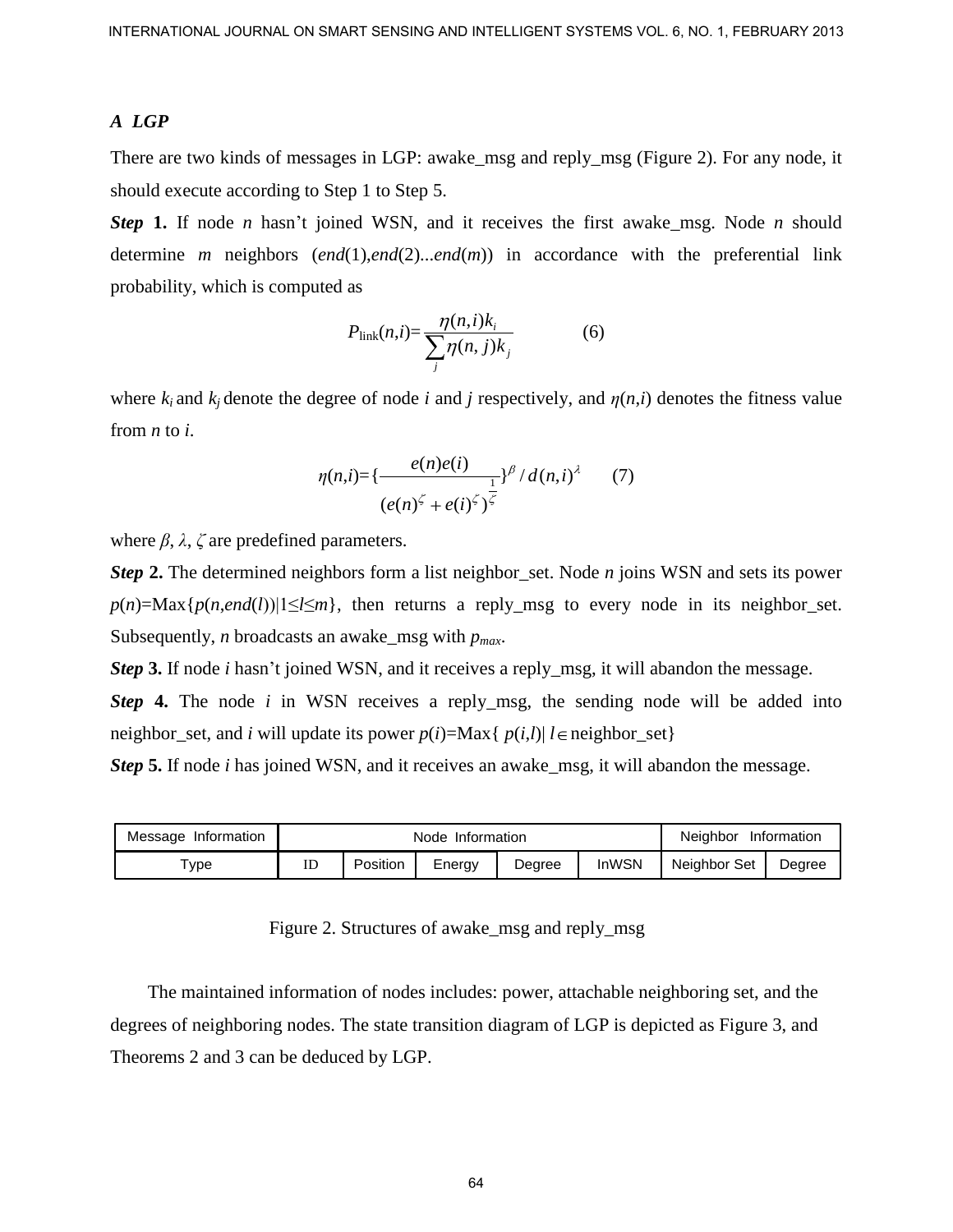

Figure 3. State transition diagram of LGP

#### **Algorithm 1.** Pseudo code of LGP:

- . LGP(*G*(*V*,*E*))
- . { *sink*->*broadcast*(awake\_msg);
- 3 . while( $\exists i \in V \& join(i) = 0$ )
- . { if( *receive*(awake\_msg))
- . { if(*join*= =0)
- . { *wait*(*τ*);
- . *select*(*end*[*m*-1]);
- . *add*(*end*[*m*-1], neighbor\_set);
- . *send*(reply\_msg); *broadcast*(awake\_msg); }
- . else
- . { *discard*(awake\_msg); }
- . } else ( *receive*(reply\_msg))
- . { if(*join*= =0)
- . { *discard*(reply\_msg);}
- . else
- . { *add*(neighbor\_set);}
- . } } }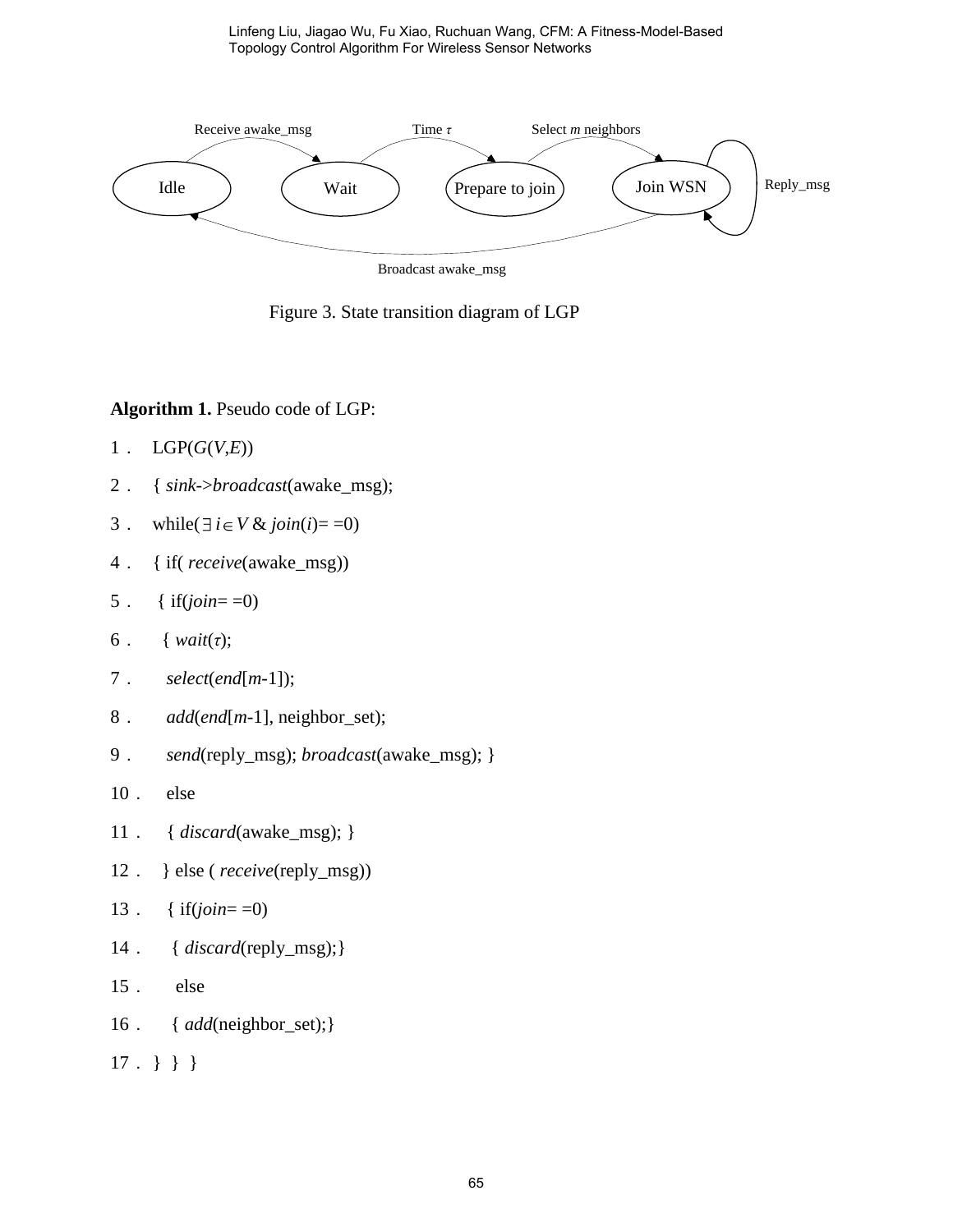*Theorem* **2.** After LGP, all links are symmetrical.

*Proof*: Assume there is a link  $(i,j)$ , then there are two cases for the emergence of this link: (1) node *i* receives the awake\_msg from node *j*, and *i* is selected as one of the *m* ends, so it is certain *j* receive the reply\_msg from *i*, subsequently, *i* will be added into the neighbors set of *j*, which brings the link  $(i,i)$ ; (2) node *i* receives the reply msg from node *j*, then *i* has been the end of *j* obviously, so there must be (*j*,*i*). INTERNATIONAL JOURNAL ON SIMAT SENSING AND INTELLIGENT SYSTEMS VOL. 6, NO. 1, FEBRUARY 2013<br>
Theorem 2. After LGP, all links are symmetrical.<br> **IFronty Assume there is a link (i,j)**, then there are two cases for the emerg

*Theorem* **3.** If *m* is large enough, the network generated by LGP is connected.

*Proof*: Suppose the extreme case  $m=N-1$ , any new node will connect with all nodes in the range of radius *rmax*, which is consistent with the case all nodes communicate with *rmax*. According to the assumptions, the network generated by LGP is connected.

#### *B HSP*

The start node of HSP is the sink as well. The sink join the cluster-head set, and send an initial\_msg to the next cluster-head, which is selected by the coverage area produced by current cluster-heads. The next cluster-head is selected as Expression (8).

*Cluster-head*<sub>next</sub>={ *i*| Max{  $degree(i)$ |  $i \in (cover(S<sub>cluster-head</sub>) - S<sub>cluster-head</sub>)$ }} (8)

*S*cluster-head is current cluster-head set, cover(*S*cluster-head) is the nodes which can be covered by at least one of the nodes in  $S_{cluster-head}$ .

*Step* 6. *Cluster-head*<sub>next</sub> is selected by the current cluster-head, and then an initial\_msg will be sent from current cluster-head to *Cluster-head*<sub>next</sub>.

*Step* **7.** If node *i* receives an initial\_msg, it will judge that whether all nodes can be covered by cluster-head set. In that case, HSP terminates, and if not HSP continues to find the next clusterhead.

**Algorithm 1.** Pseudo code of HSP:

```
1. HSP (G(V,E))
```
- 2. {  $S_{\text{cluster-head}} = \{ sink \};$
- 3. while  $(\exists v \in V \text{ and } v \notin \text{cover}(S_{\text{cluster-head}}))$
- 4. { while( $i \in S_{\text{cluster-head}}$ )
- 5. { while( $j \in$ neighbor\_set( $i$ ))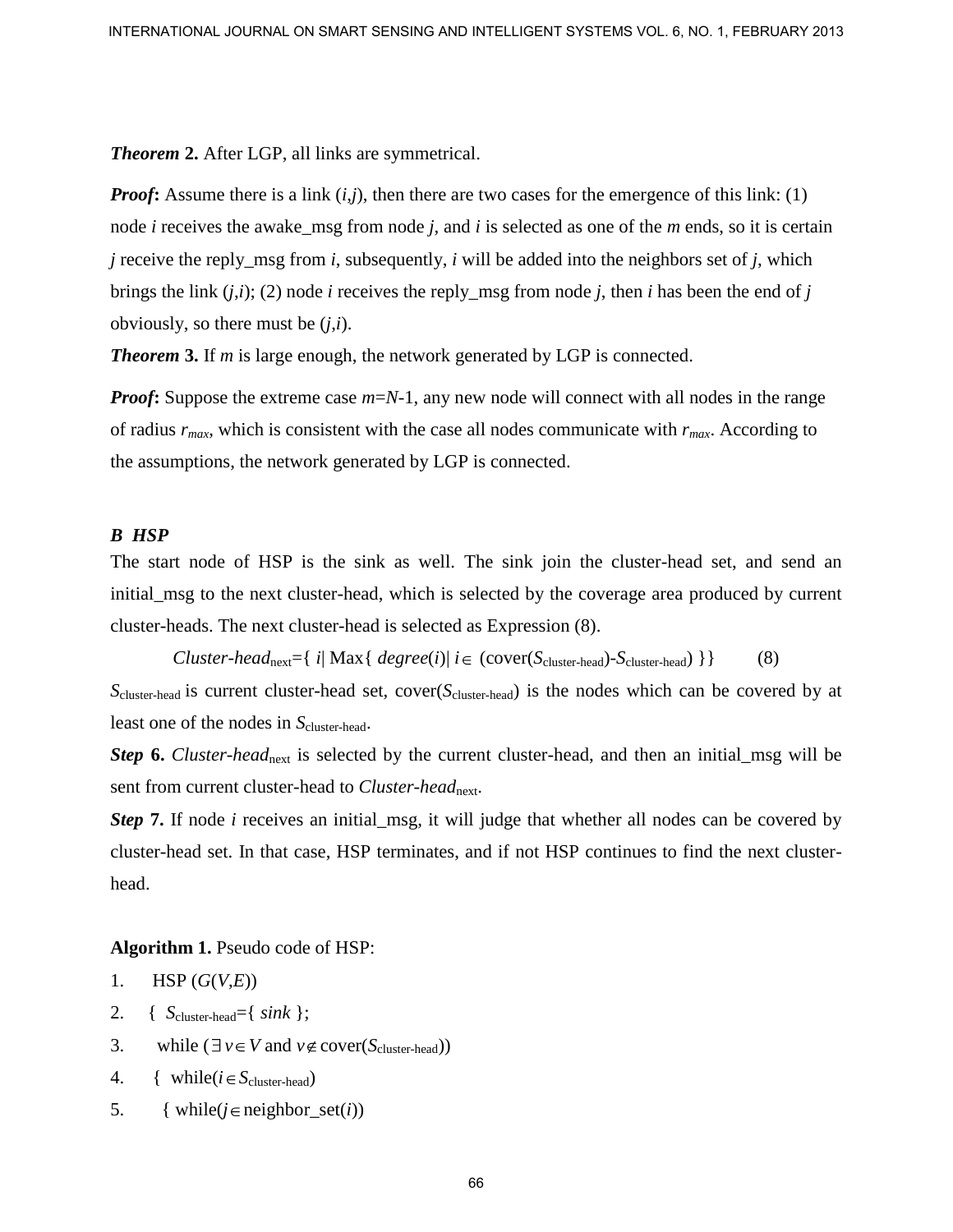- 6. { if (*degree*(*j*)>*degree*)
- 7. { *degree*=*degree*(*j*);
- 8. *nodetemp*=*j*; }

 $9. \qquad \}$ 

- 10. *nodemax*= *nodetemp*;
- 11.  $S_{cluster-head} = S_{cluster-head} \cup \{ node_{max} \}; \}$
- 12. output  $S_{cluster-head}$ ;

*Theorem* **4.** After HSP, any ordinary node has at least one cluster-head, and the topology has the connectivity between cluster-heads

*Proof***:** It is easy to be proven by the description of HSP.

#### *C CDP*

In CDP, the determined cluster-heads broadcast a notice\_msg with maximum power, and ordinary nodes select cluster-head by the received strength of signal.

*Step* 8. Every node in S<sub>cluster-head</sub> broadcasts a notice\_msg, whose receivers will determine their nearest cluster-head by signal strength.

*Theorem* **5.** After CDP, the topology acquires reachability in clusters.

*Proof*: For any cluster  $C_i$ , there will be some node  $j \in C_i$ , and  $d(c_i, j) > r_{max}$ . The cluster-heads set in CDP can cover all nodes, then there is some cluster-head  $c_l$  satisfies  $d(c_l, j) \leq r_{max}$ , therefore  $d(c_i, j)$  $d(c_l, j)$ , which contradicts the process of CDP.

IV. ANALYSIS

#### *A Time complexity*

The time complexity of CFM is consisted of three phases: the complexity of LGP is related with the number of nodes, that is O(*N*); when every cluster-head has one reversion process the worst complexity of HSP  $O(N^2)$  will be reached; the complexity of CDP is  $O(N)$ . Therefore, the worst time complexity of CFM is  $O(N^2)$ .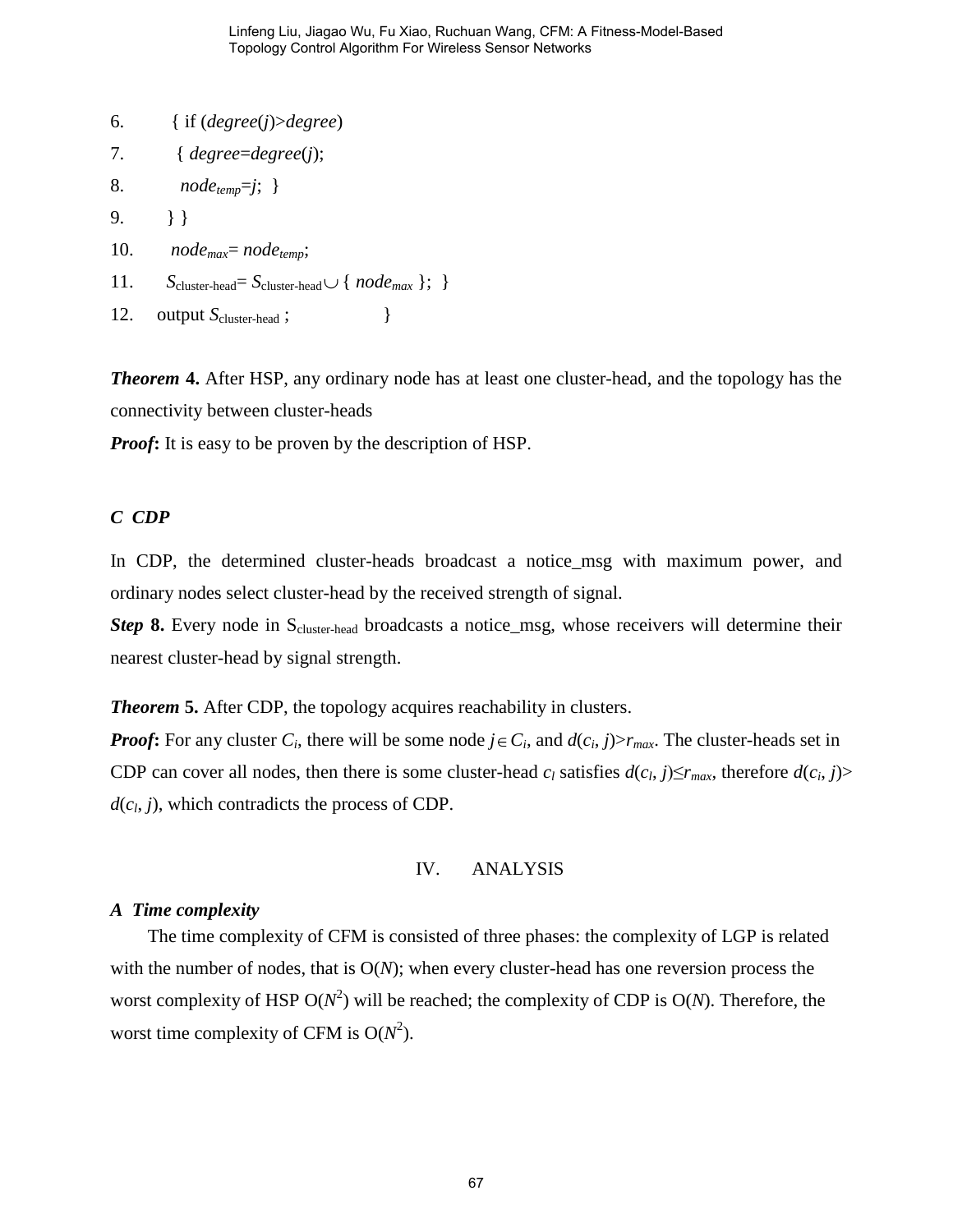#### *B Energy consumption and lifetime*

According to Refs. [13,14], *K*~O(log*N*). Suppose all nodes own the same initial energy, which is denoted as *energy*. Every ordinary node collects interest data with probability *p*, and sends data to sinks with data rate *v*. The area of *G*(*V*,*E*) is *A*. Every cluster is taken as a square (length of a side is  $D=\sqrt{A/K}$ ), approximatively. The monitoring consumption of cluster-head at unit time is marked as *listen\_cost*. The total consumption at unit time includes: the communications consumption in clusters  $e_{\text{innerC}}$ , the communications consumption of backbone *e*interC, and the monitoring consumption *e*listen. INTERNATIONAL JOURNAL ON SUMPRI SENSING AND INTELLIGENT SYSTEMS VOL. 6, NO. 1, FEBRUARY 2013<br> **Process and Execution and Hydian**<br>
According to Refs. [13,14], *K*-O(togs)<sup>3</sup>). Suppose all nodes cown the same initial energy

The mathematical expectation of  $e_{\text{inner}}$  is expressed as

$$
E(e_{\text{innerC}}) = Npv\omega E(d_{\text{inner}}^{\alpha}) \quad (9)
$$

where  $E(d<sub>inner</sub><sup>a</sup>)$  indicates the *α*-th power of distance between ordinary nodes and their clusterheads, and  $E(d<sub>inner</sub><sup>a</sup>)$  is computed as

$$
E(d_{inner}^{\alpha}) = (1/D^4) \int_{-D/2 - D/2 - D/2 - D/2}^{D/2} \int_{-D/2 - D/2 - D/2}^{D/2} \int_{-D/2 - D/2}^{D/2} [f(x_2 - x_1)^2 + (y_2 - y_1)^2]^{\alpha/2} dx_1 dy_1 dx_2 dy_2 \tag{10}
$$

The mathematical expectation of  $e_{\text{interC}}$  is

$$
E(einterc)=NpvE(hop)\omega E(dintera)
$$
 (11)

where E(hop) is the mathematical expectation of hops from source nodes to sinks, and  $E(d<sub>inter</sub><sup>a</sup>)$ is the mathematical expectation of *α-*th power of distance between neighboring cluster-heads. E(hop) is coputed as the sum of hops at horizontal ordinate  $(X_{\text{hop}})$  and longitudinal coordinates (*Y*hop). One get

$$
E(hop) = \frac{2}{K} \sum_{X_1, X_2 = 1}^{\sqrt{K}} |X_1 - X_2|
$$
 (12)

 $E(d<sub>inter</sub><sup>a</sup>)$  can be expressed as

$$
E(d_{\text{inter}}^{\alpha}) = (1/D^4) \int_{0-D0}^{D} \int_{0}^{D} \int_{0}^{D} [(x_2 - x_1)^2 + (y_2 - y_1)^2]^{\alpha/2} dx_1 dy_1 dx_2 dy_2 \tag{13}
$$

Therefore, the total consumption at unit time  $E(e_{total})=E(e_{innerC})+E(e_{interC})+E(e_{listen})$ . Supposing that  $\alpha$ =2, one has  $E(d_{\text{inner}}^{\alpha})=D^2/3$  and  $E(d_{\text{inter}}^{\alpha})=4D^2/3$ , then  $E(e_{\text{total}})$  can be written as

$$
E(e_{\text{total}}) = Npv\omega(D^2/3 + 8(\sqrt{K} - \frac{1}{\sqrt{K}})D^2/9) + Klisten\_cost
$$
 (14)

Thus, the ideal lifetime can be expressed as

$$
E(T_{ideal}) = Nenergy/E(e_{total})
$$
 (15)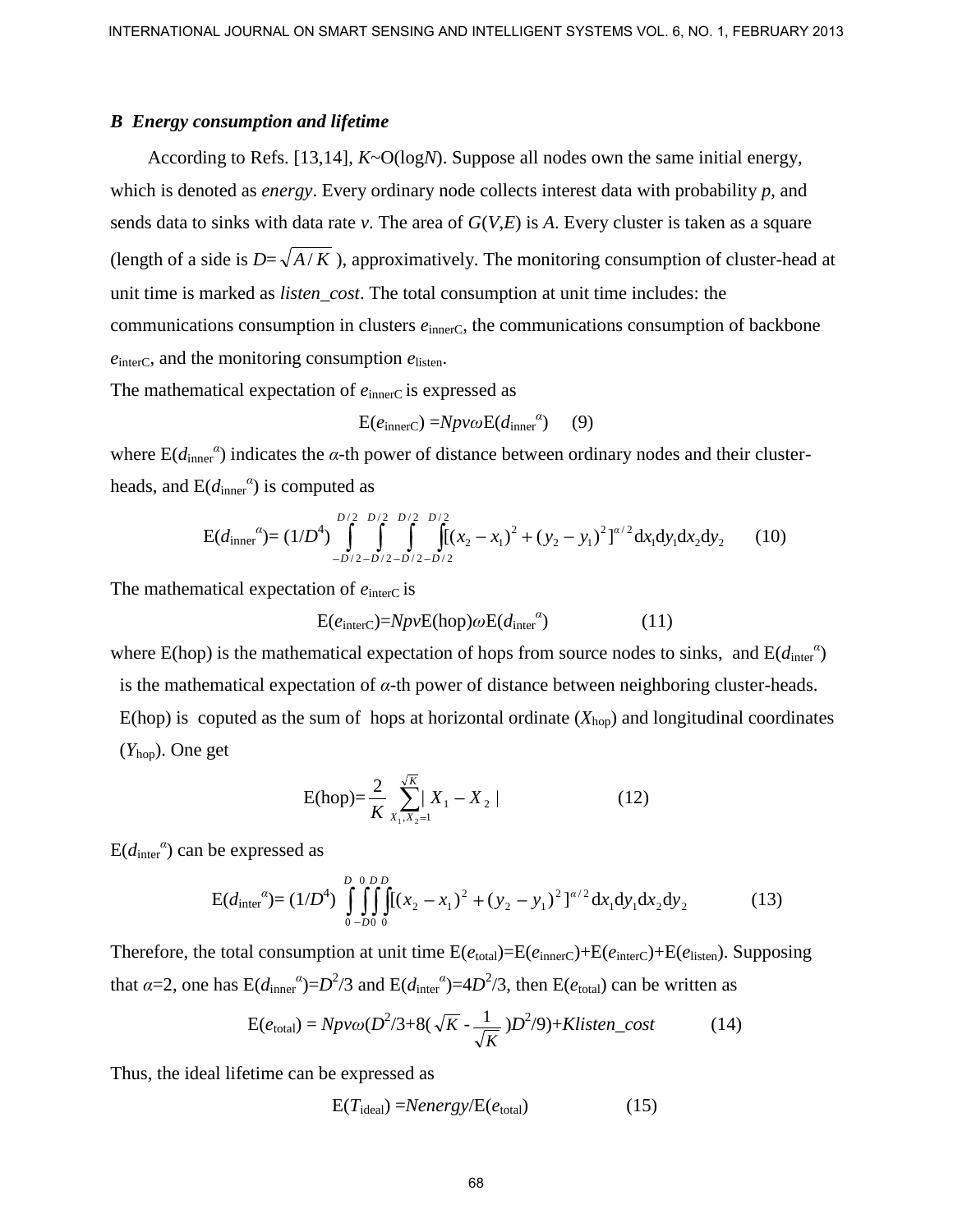Hence, ideal lifetime is conversely proportional to *p*, *v* and *listen\_cost*. The relation between *N* and lifetime can also be obtained from Expression (15): (**i**) if interest data is very low, *Klisten\_cost* will play the leading role in total consumption, under this circumstance one has

$$
E(Tideal) \approx Nenergy/Klisten\_cost
$$
 (16)

Let  $K = c \log N$ , then  $E(T_{ideal}) \approx N \leq N \leq N \leq N$ . Because the derivative of  $E(T_{ideal})$  satisfies

$$
\frac{\text{dE}(T_{\text{ideal}})}{\text{d}N} = (energy/c)(\frac{\log N - 1}{(\log N)^2}) > 0 \quad (17)
$$

The lifetime is proportinal to the number of nodes; (ii) Conversely, if interest data is very large,

and the monitoring consumption can be ingored. One obtains

$$
E(Tideal) \approx 9Nenergy K/ Npv\omega A[3+8(K^{1/2}-K^{-1/2})] \qquad (18)
$$

Therefore, at this case the lifetime is inversely proportinal to the number of nodes

# V. PERFORMANCE VALUE

CFM is evaluated by observing the performance variation when adopting different model parameters and by comparing CFM with other algorithms. CFM is realized in OMNeT++ [15]. MAC Layer and routing are outside the scope of this paper. The IEEE 802.15.4 routing algorithm [16] is adopted for MAC and FA [17]. *N* nodes are deployed in the area  $100m \times 100m$ , one sink node and *pN* source nodes are selected randomly. The values of the parameters are shown in Table 1.

| <b>Parameters</b> | <b>Description</b>          | <b>Value</b>                                   |  |
|-------------------|-----------------------------|------------------------------------------------|--|
| $r_{max}$         | Maximum communication       | 20 <sub>m</sub>                                |  |
|                   | radius                      |                                                |  |
| $\omega$          | Parameter of cost formula   | $2 \times 10^{-5}$ J/kB $\cdot$ m <sup>2</sup> |  |
| $\epsilon$        | Initial energy              | random(9.5, 10.5)                              |  |
| ν                 | Generated rate of data flow | 8 kbps                                         |  |
| $\alpha$          | Exponent of cost formula    | $\mathcal{D}_{\mathcal{A}}$                    |  |
|                   | Predefined parameter        |                                                |  |

Table 1: Simulation Parameters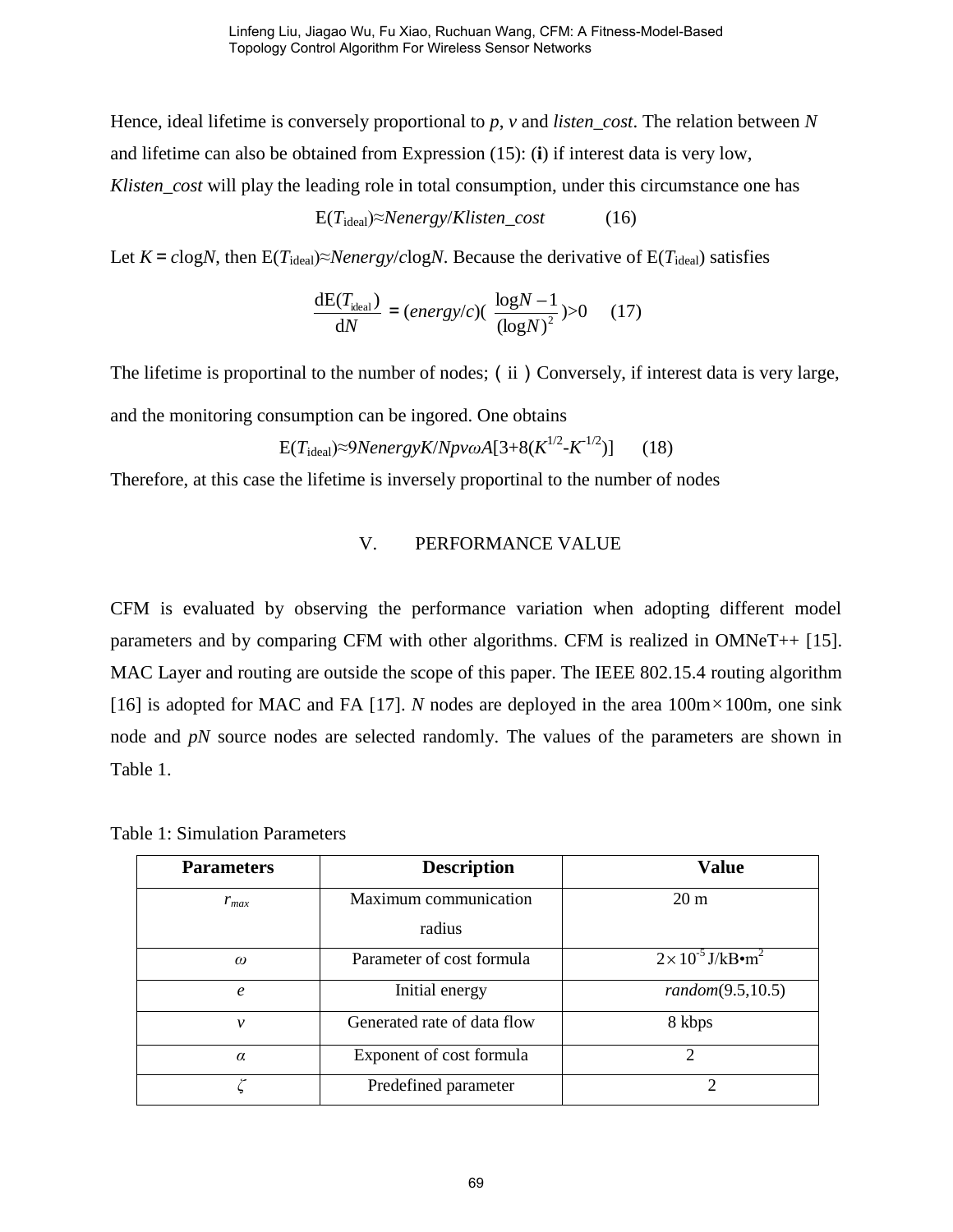| listen_cost    | Energy consumption of        | $0.1$ J |
|----------------|------------------------------|---------|
|                | monitoring                   |         |
| N              | Number of nodes              | 100     |
| p              | Data detection probability   | 0.1     |
| $\mathfrak{m}$ | Number of selected neighbors |         |
|                | Predefined exponent          | 0.1     |
|                | Predefined exponent          | 0.4     |

# *A Influence of β and λ*

The influence of *β* and *λ* on the WSN lifetime will be observed and analyzed in this simulation. In CFM, *β* and *λ* reflect the level of significance at node residual energy and link energy cost, respectively. Figure 4 illustrates lifetime will decrease first and ascend later as the increase of one exponent when the other is fixed, and the lifetime can be maximized when both *β* and *λ* are given appropriate value. In Figure 4, the maximum lifetime (about 108.6s) will be obtained at  $\beta$ =0.1, *λ*=0.4.



Figure 4. Influence of *β* and *λ* on the WSN lifetime

# *B Influence of p and v*

The value of *p* varies from 0.06 to 0.1, WSN lifetime variation with *N* exhibits five plots shown in Figure 5. Shorter WSN lifetime will be obtained with higher values of *p*. This because that the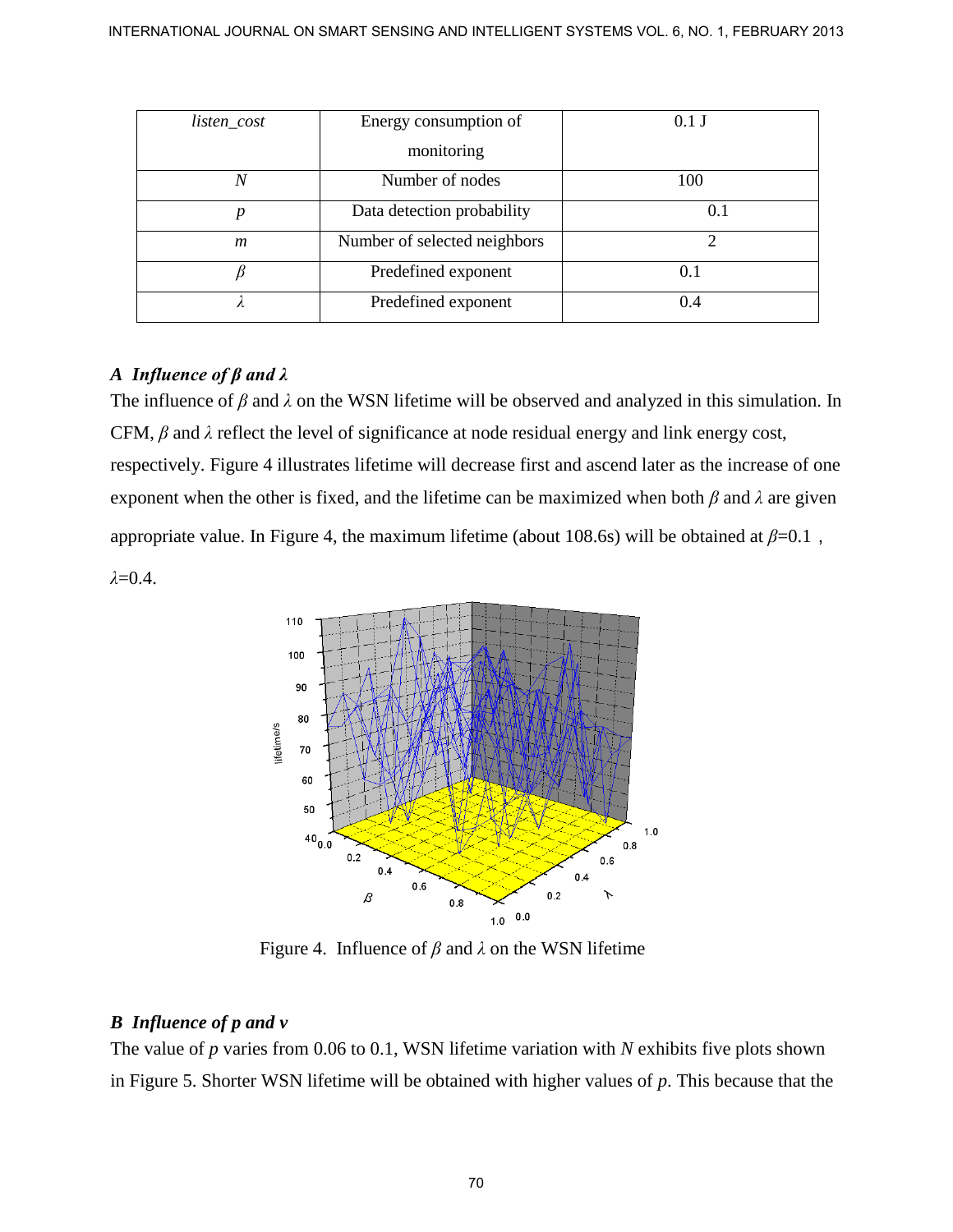increase of *p* makes the traffic load become heavier. Similarly, as shown in Figure 6, when *p* is determined the increase of *v* results in decrease of lifetime as well.



Figure 5. influence of *p* on the WSN lifetime



Figure 6. Influence of  $v$  on the WSN lifetime

#### *C Influence of m and listen\_cost*

In Figure 7, the value of *m* is assigned as 1, 2, 3, and 4, the plot *m*=3 is higher than other plots because the small *m* implies WSN connectivity can not be guaranteed, and conversely, large *m* is prone to generate longer links between neighboring cluster-heads, which leads to the reduction of lifetime consequently. From Figure 8, WSN lifetime gradually reduces as *listen\_cost* increases. Furthermore, the plots *listen\_cost*=0.12 and *listen\_cost*=0.14 are very close, because the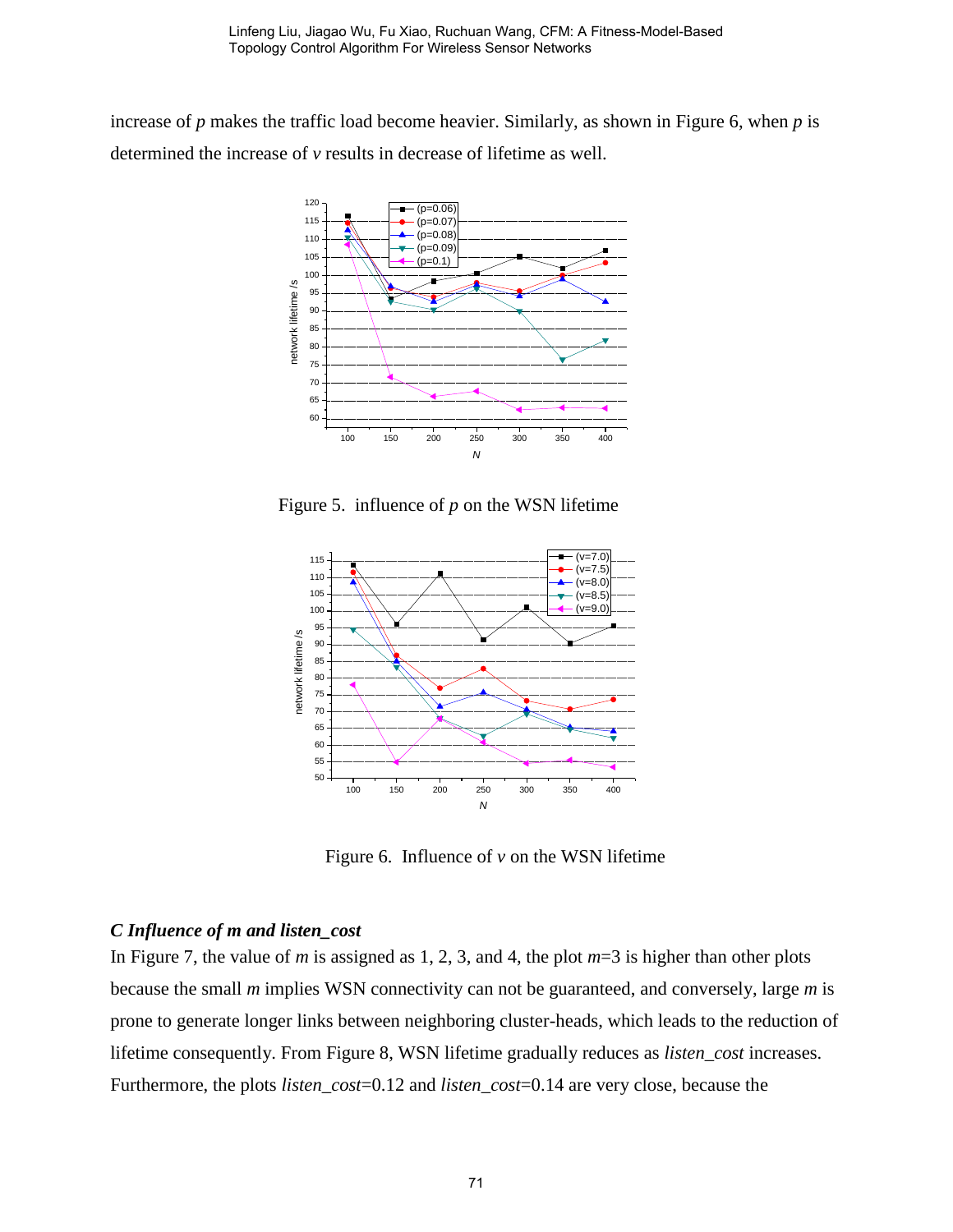influence of monitoring consumption will be significantly weaken when *listen\_cost* is large enough.



Figure 7. Influence of *m* on the WSN lifetime



Fig. 8. Influence of *listen\_cost* on the WSN lifetime

# *D Comparision with other algorithms*

This simulation compares WSN lifetime and throughput in CFM, LEACH, and GAF. As shown in Figure 9, both CFM lifetime and throughput are apparently higher than those of LEACH and GAF, which is attributed to the fact that CFM is more concerned about energy consumption and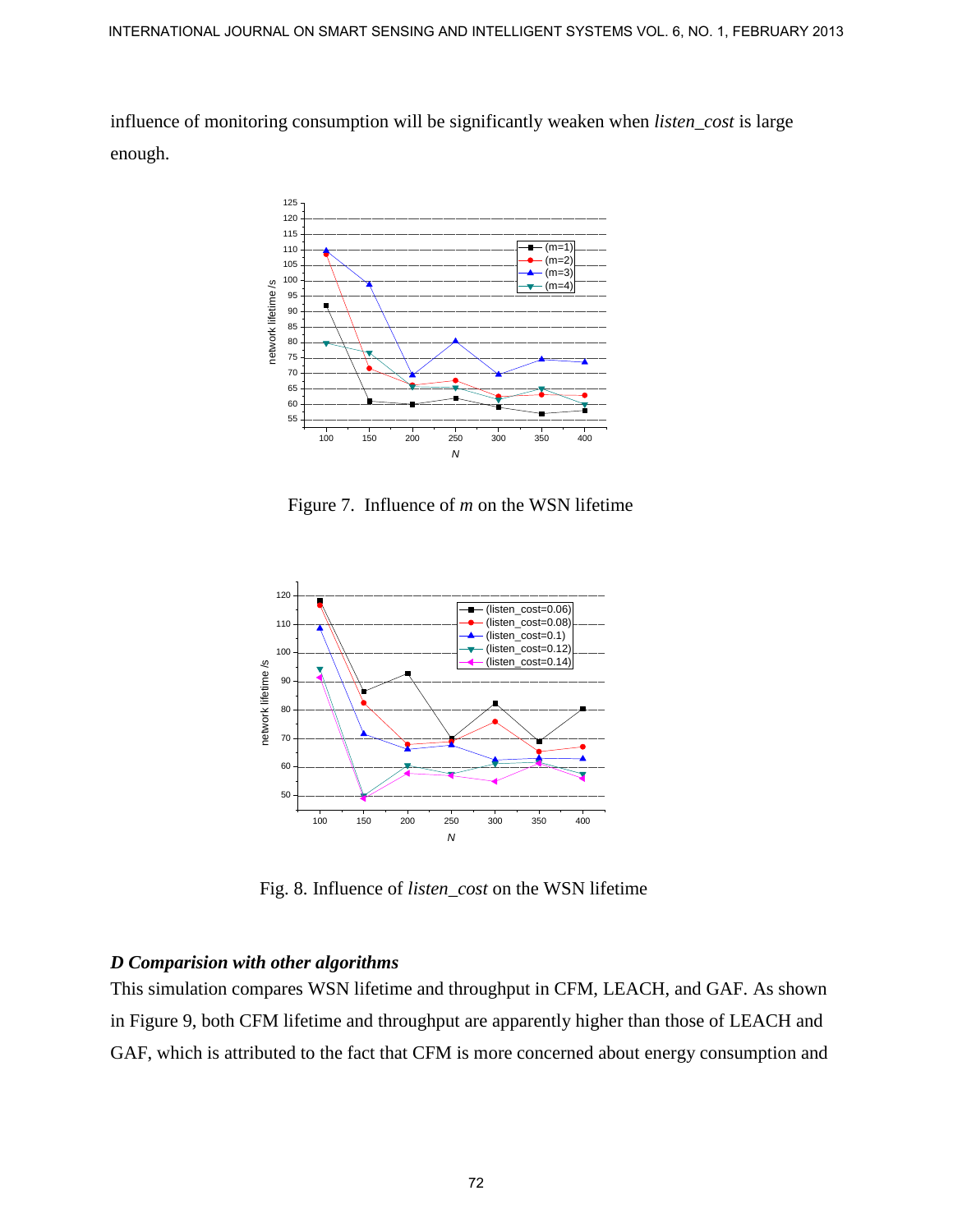network capacity. The differences of plots become more obvious as the increase of *N*, and the lifetime gap of CFM and GAF reaches 15.1s when *N*=400.



# Figure 9. Performance comparision of different algorithm

# VI. CONCLUSIONS

In this paper, the problem of topology control in wireless sensor networks has been investigated by maximizing the WSN lifetime. Formal WSN model was constructed and a topology control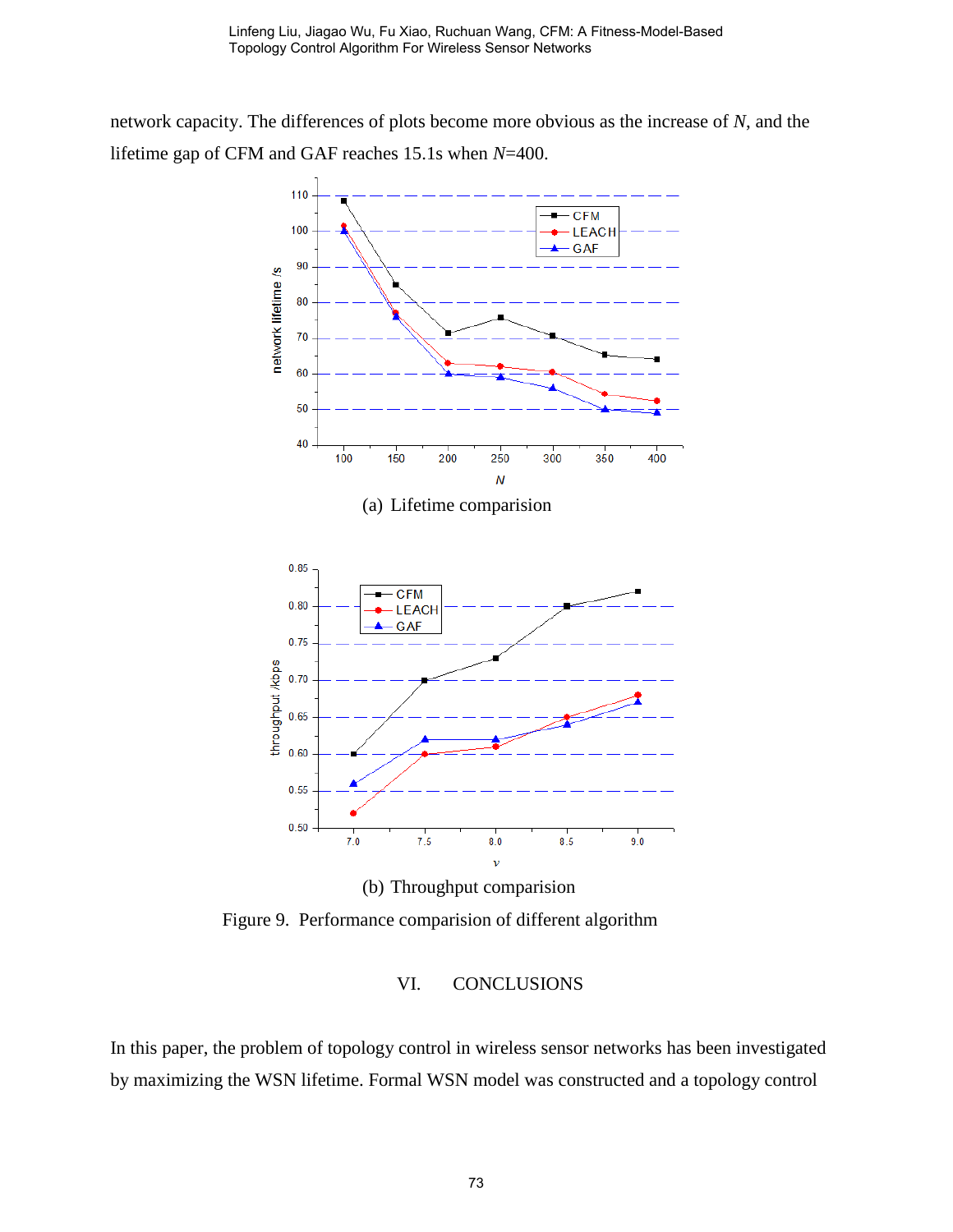algorithm based on fitness model was proposed. Simulation results suggest CFM can extend lifetime and improve throughput effectively. CFM performance will be influenced by the predefined parameters *m*, *β*, *λ*, *ζ*, so the self-adaption of algorithm [18] will be analyzed in the future. Moreover, WSNs are deployed in severe environment popularly, for instance, the node puts up mobility [19], the coverage area may be irregular, hence the improvement of CFM must be interrelated with the actual applications. INTERNATIONAL JOURNAL ON SINNET SENSING AND INTELLIGENT SYSTEMS VOL. 6, NO. 1, FEBRUARY 2013<br>
algorithm hasked on fitness model was proposed. Simulation results suggest CFM can extend<br>
diffetime and improve throughput effe

#### VII. ACKNOWLEDGMENTS

This research is supported by Open Research Fund from Key Laboratory of Computer Network and Information Integration in Southeast University, Ministry of Education, China, under Grant No. K93-9-2010-12; National Natural Science Foundation of China under Grants No. 60903181; Natural Science Foundation of Jiangsu Province under Grant No. BK2012833; Natural Science Foundation of Jiangsu Higher Education under Grant No. 12KJB520011.

#### REFERENCES

[1] D. Ganesan, A. Cerpa, Y. Yu, et al, "Networking issues in wireless sensor networks", Parallel and distributed computing, Vol. 64, No. 7, 2004, pp. 799-814.

[2] T. Melodia, D. Pompili, V. C. Gungor, et al, "Communication and coordination in wireless sensor and actor networks", IEEE Transactions on mobile computing, Vol. 6, No. 10, 2007, pp. 1116-1129.

[3] J. Elson and D. Estrin, "Sensor networks: A bridge to the physical world", Norwell: Kluwer Academic Publishers, 2004, pp. 3-20.

[4] Y. S. Yun, and X. Ye, "Maximizing the lifetime of wireless sensor networks with mobile sink in delay-tolerant applications", IEEE Transactions on mobile computing, Vol. 9, No. 9, 2010, pp. 1308-1318.

[5] Y. Xu, J. Heidemann, and D. Estrin, "Geography-informed energy conservation for ad hoc routing", In: Proc of the 7th annual international conference on Mobile computing and networking, Rome, Italy: ACM press, 2001. pp. 70~84.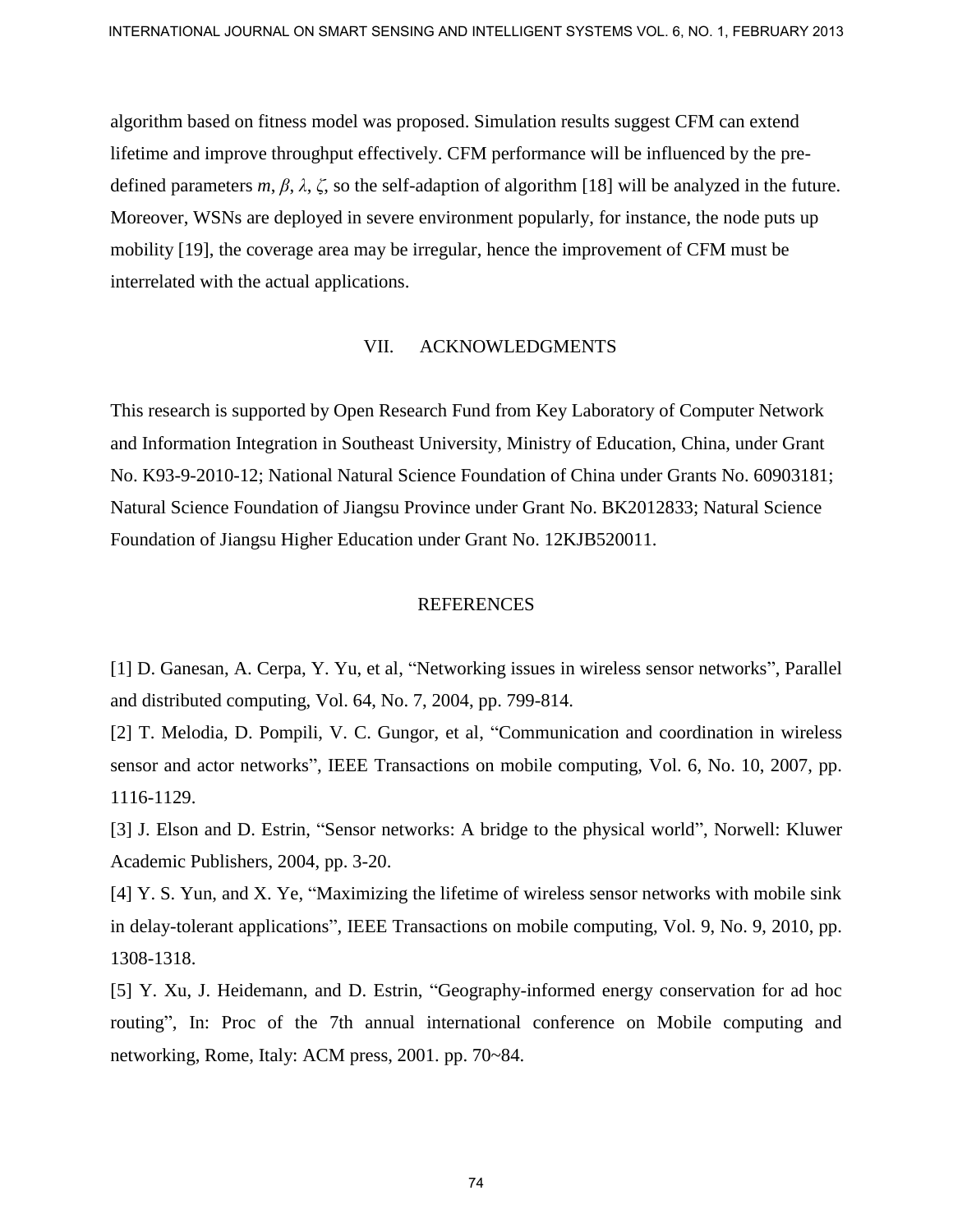[6] W. R. Heinzelman, A. Chandrakasan, and H. Balakrishnan, "An application-specific protocol architecture for wireless microsensor networks", IEEE Transactions on Wireless Communications, Vol. 1, No. 4, 2002, pp. 660~670.

[7] B. Deb, S. Bhatnagar, and B. Nath, "A topology discovery algorithm for sensor networks with applications to network management", http://athos.rutgers.edu/dataman/papers/TopDisc.pdf.

[8] P. Santi, "Topology control in wireless ad hoc and sensor networks", John Wiley & Sons, 2005.

[9] X. F. Wang, X. Li, and G. R. Chen, "Complex network theory and its applications", Beijing: Tsinghua university press, 2006.

[10] G. A. Mendes, and L. R. Silva, "Generating more realistic complex networks from powerlaw distribution of fitness", Brazilian Journal of Physics, Vol. 39, 2009, pp. 423-427.

[11] A. L. Barabási, and R. Albert, "Emergence of scaling in random networks", Science, Vol. 286, 1999, pp. 509-512.

[12] G. Bianconi, and A. L. Barabási, "Bose-Einstein condensation in complex networks", Physical review letters, Vol. 24 , No. 86, 2001, pp. 5632-5635.

[13] C. Yi, P. Wan, X. Y. Li, et al, "Asymptotic distribution of the number of isolated nodes in wireless ad hoc networks with Bernoulli nodes", In: Proc of IEEE wireless communications and networking conference, New Orleans, LA: IEEE press, 2003, pp. 510-517.

[14] L. F. Liu, and S. Jin, "A Clustering Control Algorithm of Wireless Sensor Networks in Low Probability Event Scenario", Journal of computer research and development, Vol. 45, No. 10, 2008, 1662-1668.

[15] A. Varga, OMNeT++ -Discrete event simulation system user manual, http://www.omnet.org/.

[16] IEEE 802.15.4 2003: Wireless Medium Access Control (MAC) and Physical layer (PHY) Specifications for low-rate wireless personal area networks.

[17] J. H. Chang, and L. Tassiulas, "Energy conserving routing in wireless ad-hoc networks", In: Proc of IEEE INFOCOM. Tel Aviv, Israel: IEEE Press, 2000, pp. 22–31.

[18] L. F. Liu, "A Wireless Sensor Network Architecture for Diversiform Deployment Environments", Journal of Networks, Academy Publisher, Vol. 6, No. 3, 2011, pp. 482-489.